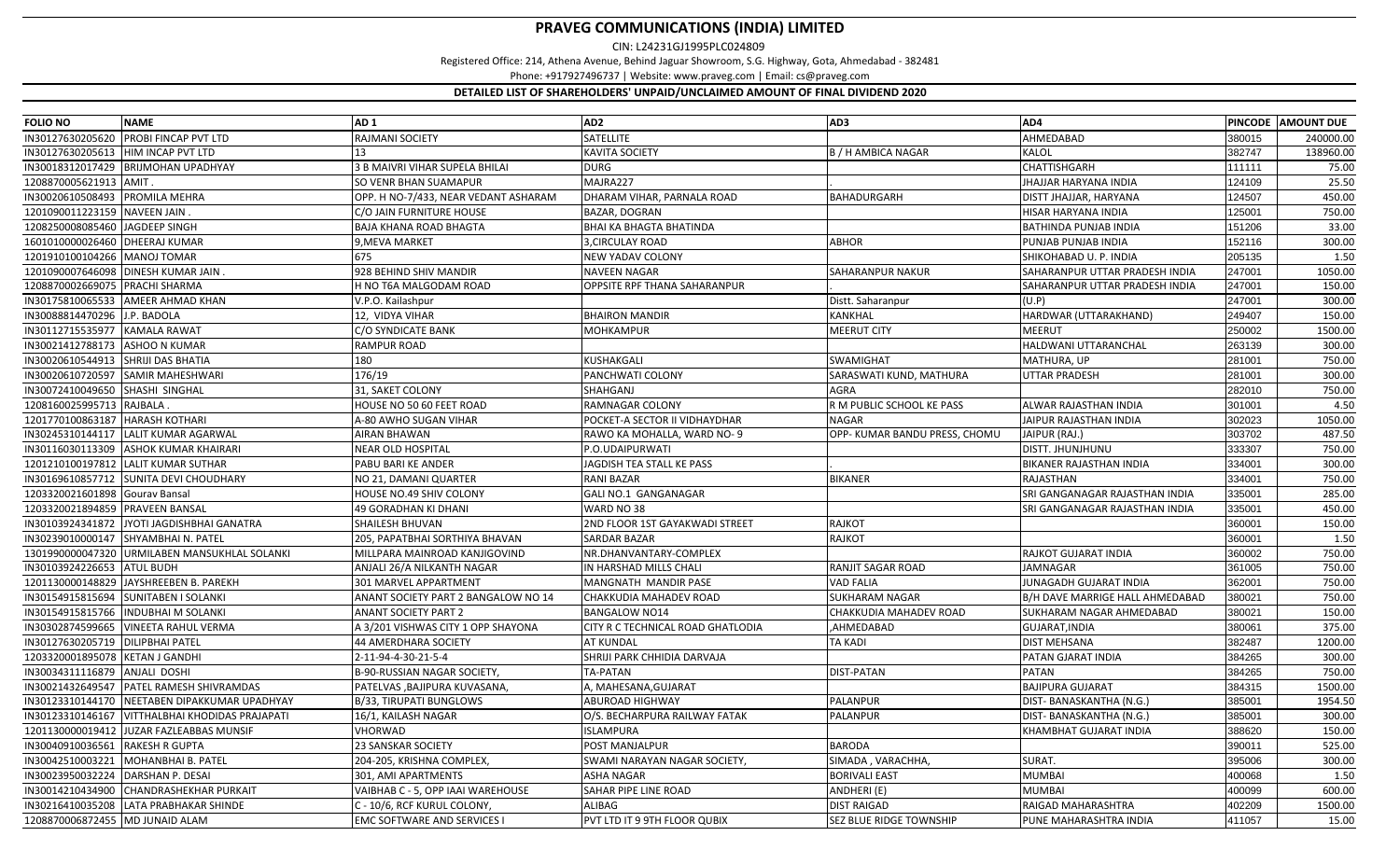CIN: L24231GJ1995PLC024809

Registered Office: 214, Athena Avenue, Behind Jaguar Showroom, S.G. Highway, Gota, Ahmedabad ‐ 382481

Phone: +917927496737 | Website: www.praveg.com | Email: cs@praveg.com

| <b>FOLIO NO</b>                      | <b>NAME</b>                                 | AD <sub>1</sub>               | AD <sub>2</sub>                 | AD <sub>3</sub>               | AD4                           |        | PINCODE AMOUNT DUE |
|--------------------------------------|---------------------------------------------|-------------------------------|---------------------------------|-------------------------------|-------------------------------|--------|--------------------|
| IN30051312055682                     | MALTIDEVI NANDKUMAR HYDERABADWALE           | 1317 NORTH KASBA              |                                 |                               | SOLAPUR                       | 413001 | 750.00             |
| IN30177419606945                     | <b>ANIKET ANANT KADMADKAR</b>               | GHAR KR1263 NEWWARE           | DEVPAAT NEWARE                  | NEVARE RATNAGIRI              | <b>RATNAGIRI</b>              | 415620 | 37.50              |
|                                      | 1201370000261063 SATYAJEET HEMANT KOLHAPURE | PLOT NO.3, S.NO.1017 /I-C     | NEAR APATENAGAR,                | KOLHAPUR                      | KOLHAPUR MAHARASHTRA INDIA    | 416012 | 750.00             |
| IN30051310580276 REKHA AGRAWAL       |                                             | 133 MAIN ROAD                 | <b>MALEGAON CAMP</b>            | MALEGAON                      | <b>DIST NASHIK</b>            | 423105 | 750.00             |
| IN30112715682389                     | KANTILAL RANULAL JAIN                       | <b>WADI CHAUK</b>             | AMALNER                         |                               |                               | 425401 | 750.00             |
| 1208160036326789                     | <b>RAKESH PATIDAR</b>                       | teh khargone teh khargone     | gram idaratpur                  |                               | KHARGONE MADHYA PRADESH INDIA | 451001 | 115.50             |
| IN30112715049109                     | <b>NANDLAL LAKHANI</b>                      | 197 MT CLOTH MARKET           | <b>INDORE</b>                   |                               | <b>INDORE MP</b>              | 452002 | 150.00             |
| IN30018312461623 AJIT KUMAR JAIN     |                                             | <b>AJIT MARKET</b>            | PARAKHJI KA BADA                |                               | <b>GWALIOR</b>                | 474001 | 1725.00            |
|                                      | IN30267930690578 ANOOP KUMAR SAXENA         | SUBE KI PAIGA NR SHIV MANDIR  | JIWAJI GANJ                     | LASHKAR                       | <b>GWALIOR</b>                | 474001 | 300.00             |
| IN30102221088359                     | <b>BABBULA SRIDHAR</b>                      | PLOT NO 5 TIE                 | BALANAGAR                       | HYDERABAD                     | ANDHRAPRADESH                 | 500037 | 1500.00            |
|                                      | IN30169610370162 BOMMIDI SHYAM KUMAR        | 5/1/39                        | SUGGALAVARITHOTA                |                               | KHAMMAM                       | 507001 | 75.00              |
| IN30232410121153                     | <b>S SAMRAJYA LAKSHMI</b>                   | LAKSHMI APARTMENTS            | FLAT NO F3, 1ST FLOOR           | KOTHAPET, OLD BANK ROAD       | <b>GUNTUR</b>                 | 522001 | 150.00             |
|                                      | IN30044110067869 RAMESH CHANDRA .P          | INVESTWEL                     | NO 49-28-11 1ST FLOOR           | MADHURA NAGAR                 | VISAKHAPATNAM                 | 530016 | 300.00             |
| 1202890000809050 NANDISH KUMAR G.    |                                             | 376, NETHAJI NAGAR            | ALANAHALLI                      |                               | MYSORE KARNATAKA INDIA        | 570010 | 150.00             |
| 1203440100010071 RASHEEDA JALEEL     |                                             | OPP. AACO ALANGAR             | <b>MOODBIDRI</b>                |                               | MOODBIDRI KARNATAKA INDIA     | 574227 | 301.50             |
| IN30223610636624                     | <b>BHAGYAVANTI DEVICHAND JAIN</b>           | 18/5 BARDAN GALLI HUBLI       | <b>DIST DHARWAD</b>             |                               | KARNATAKA                     | 580020 | 2250.00            |
| IN30223610829054                     | JAINN VIRENDRAKUMAR                         | FLAT NO 103, KOUSALI PLAZA    | <b>BESIDE GANESH TEMPLE</b>     | AKKIHONDA, BHUSPETH           | <b>HUBLI</b>                  | 580028 | 1500.00            |
| IN30045011130257                     | <b>ARVIND KUMAR B SHAH</b>                  | 30/2, FLOWERS ROAD            | KILPAUK                         | <b>CHENNAI</b>                | TAMILNADU                     | 600010 | 150.00             |
| IN30039411552739                     | <b>R RAMESH</b>                             | $NO-6/1$                      | ARUNACHALAPURAM MAIN ROAD       | ADYAR                         | <b>CHENNAI</b>                | 600020 | 300.00             |
| 1208160000836391                     | <b>RADHA MUTHUSWAMY</b>                     | <b>3K SARASWATHY APTS</b>     | SATHYAPURI STREET               | WEST MAMBALAM                 | CHENNAI TAMIL NADU INDIA      | 600033 | 75.00              |
| IN30023911115547 SUBRAMANIAN A       |                                             | NO.21, R.K.M.COLONY           | PEELAMEDU PUDUR                 | <b>COIMBATORE</b>             |                               | 641004 | 750.00             |
| IN30108022493840                     | <b>P R SUBBIAN</b>                          | 37 A                          | <b>GKSNAGAR</b>                 | PAPPANAICKENPALAYAM           | <b>COIMBATORE</b>             | 641037 | 750.00             |
| IN30089610117910 N JAWAHARLAL        |                                             | 112 11TH SHANTHI NAGAR        | PALAYAMKOTTAI                   | TIRUNELVELI                   |                               | 672002 | 150.00             |
| IN30023910265720 MEENA B SHAH        |                                             | VI/1750, THEKKEMADOM          | PALACE ROAD                     | KOCHI                         | <b>KERALA</b>                 | 682002 | 150.00             |
| 1208160004997781                     | SUBRAHMANYAN HARIKRISHNAN                   | KARTHIKA TEMPLE SOUTH GATE    | PERUMPAIKKADU VILLAGE           | KUMARANALLOOR PO              | KOTTAYAM KERALA India         | 686016 | 1.50               |
| IN30226910447029                     | <b>MITA KARMAKAR</b>                        | <b>BIDHANGARH SOUTH</b>       | KOLKATA                         |                               | <b>WEST BENGAL</b>            | 700066 | 1350.00            |
| IN30032710076744                     | <b>AMAR KRISHNA DUTTA</b>                   | <b>DESH BANDHU PARK</b>       | STNO-2, POST- HINDUSTAN CABJES  | <b>NEAR RUPNARAYANPUR</b>     | DIST-BURDWAN(W.B)             | 713335 | 750.00             |
| IN30302884352555                     | <b>GOUR HARI BISAI</b>                      | <b>S OWEST BENGAL</b>         |                                 | PASCHIM MEDINIPUR             | WEST BENGAL, INDIA            | 721127 | 75.00              |
| IN30009510707466 Goutam Ghosh        |                                             | Vill Chunapur (Talbagan Para) | Po Berhampore                   |                               | Dist Murshidabad              | 742101 | 225.00             |
| IN30108022682843 MUKTA TYAGI         |                                             | GC <sub>1</sub>               | <b>TYV</b>                      | R G T ROAD                    | PORT BLAIR                    | 744104 | 375.00             |
| IN30051317371129 SUDHA KUMARI        |                                             | C/O CHHABI NATH MISHRA        | AT NAYAY NAGAR ARA DIST BHOJPUR | NEAR OLD POLICE LINE HOSPITAL | <b>ARA BIHAR</b>              | 802301 | 75.00              |
|                                      | 1208870006381051 KAUSHLENDRA KUMAR          | VILLPOKARJAN PSATHMAL GOLA    |                                 |                               | PATNA BIHAR INDIA             | 803211 | 3.00               |
| IN30002010081313 MANORANJAN SEN      |                                             | MAIN ROAD RAMGARH CANTT       | HAZARIBAG (BHIAR)               |                               |                               | 829122 | 150.00             |
|                                      | IN30088814359353 DINESH KUMAR BAGARIA       | LAL MAKAN                     | <b>BARALAL STREET</b>           | <b>UPPER BAZAR</b>            | <b>RANCHI</b>                 | 834001 | 300.00             |
| IN30175810022726 FAST FIN LEASE LTD. |                                             | SCO - 18-19                   | Sector - 8-C                    |                               | Chandigarh                    | 160009 | 4800.00            |
| IN30103924066180                     | <b>JITENDRA CHHOTALAL POPAT</b>             | <b>KRISHNA SECURITIES</b>     | RAJLAXMI MARKET 19, 1ST FLOOR   | <b>MANGROL ROAD</b>           | <b>KESHOD</b>                 | 362220 | 4500.00            |
| IN30127630205389                     | <b>SOLANKI PRAVINBHAI</b>                   | <b>GOPALNAGAR NI CHALI</b>    | OLD WADAJ                       |                               | AHMEDABAD                     | 380013 | 3600.00            |
| IN30127630205398                     | <b>DEVAJI PRAJAPATI</b>                     | 10 KUTIR APPARTMENTS          | CHANDLODIA                      |                               | AHMEDABAD                     | 380064 | 4800.00            |
| IN30127630204342                     | <b>BHARATKUMAR RAVEL</b>                    | <b>DS PLOT</b>                | NR LAHER PEPSI                  | <b>GIDC NARODA</b>            | AHMEDABAD                     | 382430 | 4200.00            |
|                                      | IN30127630205402 DINESH CHUNILAL VYAS       | KHARIDHAR                     | TA CHANSHAMA                    |                               | MEHSANA                       | 382487 | 2850.00            |
| IN30127630205700                     | <b>BOGHILAL KHAMAR</b>                      | VARDHMAN NAGAR                | <b>AT KALOL</b>                 |                               | DIST GANDHINAGAR              | 382487 | 3900.00            |
| IN30127630204877   VISHNUBHAI PATEL  |                                             | <b>THAKORVAS</b>              | <b>AT KUNDAL</b>                |                               | DIST MEHSANA (N G)            | 384002 | 3750.00            |
|                                      | IN30127630204640 AMRUTBHAI THAKOR           | <b>THAKOR VAS</b>             | <b>KUNDAL</b>                   | KUNDAL                        | <b>DIST MEHSANA</b>           | 384003 | 3000.00            |
| IN30034320032553                     | MEENABEN CHETANKUMAR PRAJAPATI              | B-3, R.R.P. QUATERS           | NEAR SARDAR GARDEN              |                               | DEESA - (B.K.)                | 385535 | 4500.00            |
| IN30088814683280 RAJA AGRAWAL        |                                             | B-95 LIG COLONY               | <b>KHANDWA</b>                  | M P                           |                               | 450001 | 63306.00           |
|                                      | 1203530000000537 MULKUMARI KUMARPAL LALKA   | M.K.LALKA                     | PARSHWANATH ROAD                | <b>NEAR JAIN TEMPLE</b>       | <b>GADAG KARNATAKA INDIA</b>  | 582103 | 3000.00            |
| 1203530000001638 ANITA DILIP OSWAL   |                                             | V.N.T.ROAD,                   | GADAG                           |                               | <b>GADAG KARNATAKA INDIA</b>  | 582103 | 2937.00            |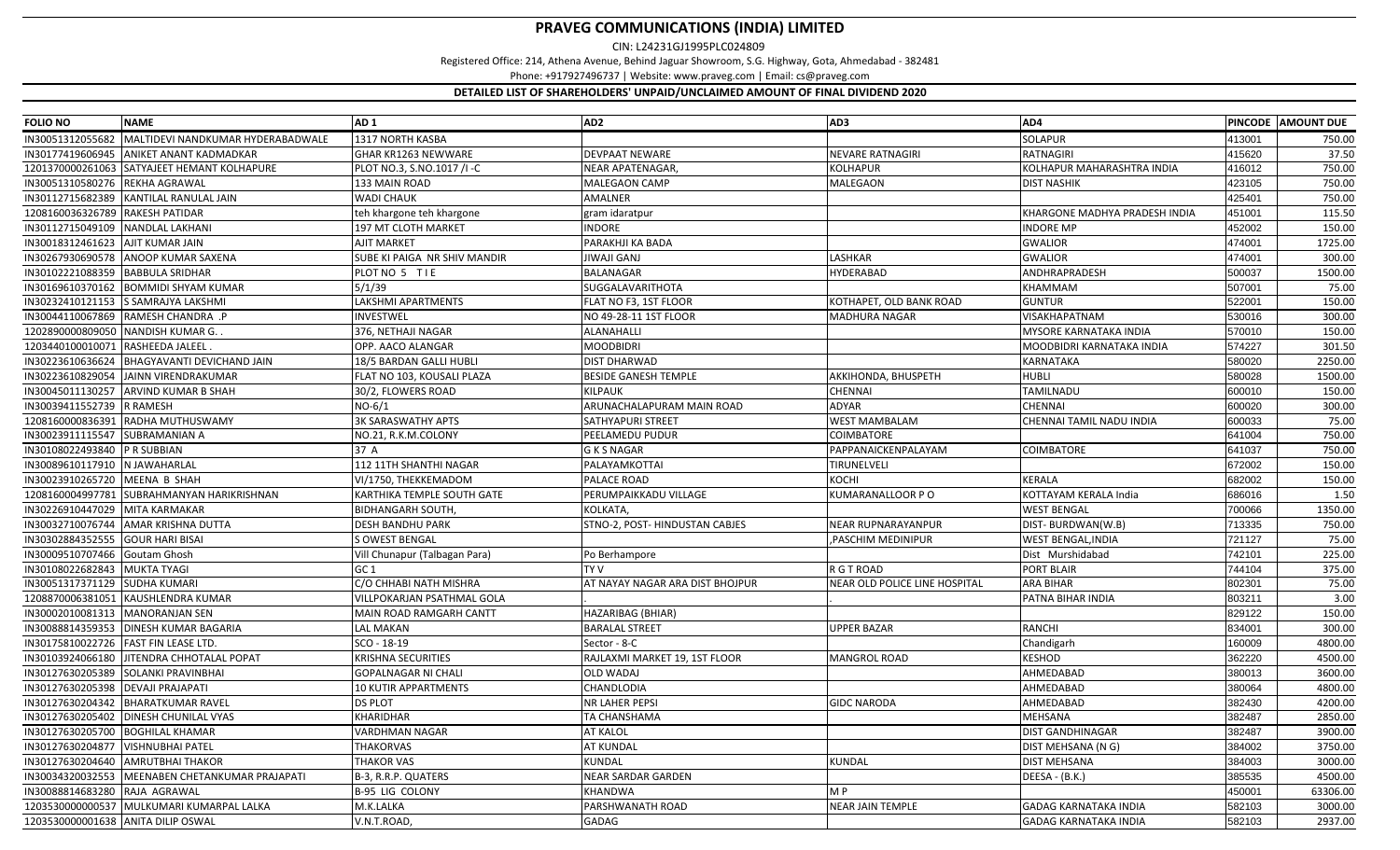CIN: L24231GJ1995PLC024809

Registered Office: 214, Athena Avenue, Behind Jaguar Showroom, S.G. Highway, Gota, Ahmedabad ‐ 382481

Phone: +917927496737 | Website: www.praveg.com | Email: cs@praveg.com

| <b>FOLIO NO</b>              | <b>NAME</b>                                | AD <sub>1</sub>                      | AD <sub>2</sub>                | AD3                          | AD4                           |         | PINCODE AMOUNT DUE |
|------------------------------|--------------------------------------------|--------------------------------------|--------------------------------|------------------------------|-------------------------------|---------|--------------------|
| IN30302851889923             | <b>VED PREYA</b>                           | <b>ARYA SAMAJ</b>                    | MODEL TOWN 3                   |                              | DELHI                         | 110009  | 1500.00            |
| IN30020610723514             | <b>PAWAN SAXENA</b>                        | <b>RZ - 3C</b>                       | GALINO - o                     | KAMAL PARK PALAM COLONY      | <b>NEW DELHI</b>              | 110045  | 300.00             |
| IN30020610309246             | <b>GANESHA AUDIO SYSTEMS P LTD.</b>        | M-108 GREATER KAILASH I              |                                |                              | <b>NEW DELHI</b>              | 110048  | 139.00             |
| IN30236510099758             | <b>DHARMBIR</b>                            | 2/15                                 | MAAL GADAM ROAD                | BAHADURGARH, DISTT. JHAJJAR  | <b>HARYANA</b>                | 124507  | 300.00             |
| IN30236510115448             | <b>RAJRANI</b>                             | H.NO. 15,                            | WARD-2, MALGODAM ROAD          | <b>BAHADUR GARH,</b>         | <b>HARYANA</b>                | 124507  | 450.00             |
| IN30015910229850             | <b>NAVEEN TEJPAL</b>                       | H. NO. HL - 214                      | PHASE I                        | MOHALI                       | PUNJAB.                       | 160055  | 300.00             |
| IN30114310119612             | <b>SUNITA JAIN</b>                         | <b>B 27/JE</b>                       | RAMPRASDH KALONI BLAK          | <b>GHAZIABAD</b>             | <b>UTTAR PRADESH</b>          | 201001  | 37.50              |
| IN30055610261245             | NAUSHAD HUSSAIN SIDDIQUI                   | 95/435 PASAND BAGH                   | THAKURGANJ                     |                              | LUCKNOW                       | 226017  | 150.00             |
| IN30100610040501             | <b>RAHUL GUPTA</b>                         | 28, MEENA ENCLAVE                    | DAYAL BAGH                     |                              | AGRA                          | 282002  | 300.00             |
| IN30270020082135 S SULTANIA  |                                            | 173                                  | <b>JSEL BUILDINGS</b>          | MALVIYA NAGAR                | <b>JAIPUR</b>                 | 302017  | 75.00              |
|                              | IN30148510021033 VIMAL MURJIBHAI RATANPARA | <b>RASHMAN</b>                       | 2, JALARAM PLOT                | UNIVERSITY ROAD              | <b>RAJKOT</b>                 | 360005  | 450.00             |
| IN30148510010658             | NOKIA FINANCE INTERNATIONAL PVT LTD        | 1, SHEEL COMPLEX                     | <b>MAYUR COLONY</b>            | MITHAKHALI, NAVRANGPURA      | AHMEDABAD                     | 380009  | 14.00              |
| IN30189510447326             | PATEL CHIRAG BALDEVBHAI                    | E 202                                | ASHUTOSH APARTMENT             | NARANPURA                    | AHMEDABAD, GUJARAT            | 380013  | 600.00             |
| IN30127630200255             | MAHENDRA KASHIRAM PATEL                    | POST AMBLI                           | <b>TAL DASKROI</b>             |                              | <b>DIST AHMEDABAD</b>         | 380058  | 150.00             |
| 1203760000899749             | <b>RITABEN PRASHANT PATEL</b>              | D 201 SHYAMRATNA APPARTMENT          | KARMACHARI NAGAR ROAD NR       | PANCHDEV MAHADEV TEMPLE      | AHMEDABAD GUJARAT INDIA       | 380061  | 756.00             |
| IN30048412382732             | <b>VINODBHAI AMRUTLAL PATEL</b>            | SHERINO <sub>2</sub>                 | JUNA LAXMIPURA                 |                              | <b>PALANPUR</b>               | 385001  | 750.00             |
| IN30021422671830             | <b>GOSWAMI VARSHA DIPAKPURI</b>            | 301 PRAMUKH PALACE DEVDEEP SOCIETY-1 | CHAPRA BHATHA ROAD SURAT       |                              | <b>SURAT GUJARAT</b>          | 394107  | 652.50             |
| 1202890000050119             | RANJANA AMIT CHORARIA                      | 2\1629, ZUNDA SHERI                  | SAGRAMPURA                     |                              | <b>SURAT GUJARAT INDIA</b>    | 395002  | 150.00             |
| IN30001110053216             | <b>BURZIN NOSHIR CHINIWALA</b>             | A 1 AJIT PARK SOCIETY                | KAKADIA COMPLEX LANE           | GHOD DOD ROAD                | <b>SURAT</b>                  | 395007  | 1.50               |
| 1203350000782251             | <b>AKSHAY I DESAI</b>                      | PB NO 961 107 VARDHMAN APPT          | NAVYUG COLLEGE                 | RANDER ROAD                  | <b>SURAT GUJARAT INDIA</b>    | 395009  | 75.00              |
|                              | 1203840000188762 AKSHAY ISHWARLAL DESAI    | 107, VARDHMAN APARTMENT              | 1ST FLR, BESIDE NAVYUG COLLEGE | <b>RANDER ROAD</b>           | <b>SURAT GUJRAT INDIA</b>     | 395009  | 750.00             |
|                              | IN30048410976758 BHARAT JERAMBHAI GOYANI   | C 202 SUKAN APPT                     | NEAR GANGESHWAR TEMPLE         | NEW GARDEN ROAD ADAJAN       | <b>SURAT</b>                  | 395009  | 640.50             |
| IN30088813702481             | <b>SHIV SHANKAR SINGH</b>                  | <b>EBARAHIM MENITION 2</b>           | IIND FLOOR ROOM NO 12          | NEAR KALBADEVI TEMPLE        | <b>MUMBAI</b>                 | 400002  | 1500.00            |
| 1301190300073227             | JAGDISH KAUR K CHOUHAN                     | <b>JAY METALS</b>                    | 80,KUMBHARWADA 4th LANE        | 1st FLOOR                    | MUMBAI MAHARASHTRA INDIA      | 400004  | 6937.00            |
| 1201060000187027             | <b>ASHOK VADILAL SHAH</b>                  | 5, KOTHARI APRT, 2 ND FLOOR          | 3 RD MAMLADAR WADI             | OPP JAIN TEMPLE MALAD-WEST   | MUMBAI MAHARSTRA INDIA        | 4000064 | 750.00             |
| 1601480000516851             | <b>VISHAD HARSHAD TURAKHIA</b>             | 302, AMUL APT.SHRADHANAND RD.        | VILEPARLE (E)                  |                              | MUMBAI MAHARASTRA INDIA       | 400057  | 750.00             |
| IN30122510089478             | <b>PARAS SHARAD SHAH</b>                   | 4- ASHIK APTS                        | LIBERTY GARDEN ROAD NO 3       | <b>MALAD WEST</b>            | <b>MUMBAI</b>                 | 400064  | 300.00             |
| 1207160000012344             | LAHERCHAND SHAMJIBHAI LAKHANI              | D-102, NIRANJAN APT.,                | 1ST FLOOR, LINK ROAD,          | HIRA NAGAR, MULUND (WEST)    | MUMBAI MAHARASHTRA INDIA      | 400080  | 900.00             |
|                              | IN30088814820109 VIJAY DINESH DEDHIA       | P 602 VARDHAMAN NAGAR                | DR R P ROAD                    | <b>MULUND WEST</b>           | <b>MUMBAI</b>                 | 400080  | 3000.00            |
|                              | IN30090710255234   MAHESH KESHAVLAL SHETH  | 4, UDYAN SOCIETY,                    | SAINATH NAGAR, L.B.S. MARG,    | GHATKOPAR (WEST)             | <b>MUMBAI</b>                 | 400086  | 1500.00            |
| IN30267932390723             | HARSHA DHANWANT JETHWA                     | 6 1 ST FLR PALLAVI CHS PLOT NO 41 42 | <b>NEW MANEKLAL EST</b>        | LBS MRG                      | <b>MUMBAI</b>                 | 400086  | 150.00             |
| 1201120000007866             | <b>ASHA RAMESH TRIVEDI</b>                 | 107/B, RASHMIKUNJ,                   | S.K.PATIL LANE, DAFTARY ROAD,  | MALAD (EAST)                 | MUMBAI MAHARASHTRA INDIA      | 400097  | 1500.00            |
| IN30177410193189             | Waragaonkar Hanumant                       | Uttrachal Nagar Bhajiwadi            | Gaovdevi Road                  | Kandivli E Room No 13        | Mumbai                        | 400101  | 750.00             |
| 1201860000009601             | <b>SUNNY SEBASTIAN MATHALI KUNNEL</b>      | 7, LALITH CO-HSG,                    | SECTOR - 10, VASHI             |                              | NAVI MUMBAI MAHARASHTRA INDIA | 400703  | 450.00             |
| 1201060000163791             | <b>JUGAL KISHORE S BAHETI</b>              | GAUTAM NAGAR - C-310                 | 3RD FLOOR, MOTI NAGAR RD.      | <b>BHAYANDER-W</b>           | THANE MAHARASHTRA INDIA       | 401101  | 3000.00            |
|                              | 1202990005011875 PHILIP NATHAN OHOL        | 2B1 MITHILA S V ROAD                 | M B ESTATE VIRAR W             |                              | THANE MAHARASHTRA INDIA       | 401303  | 1350.00            |
| IN30109810404623             | <b>PRAKASH MANOHAR SHINDE</b>              | C/3 SIDHARTH NAGAR                   | NEAR UPPER BUS STOP            | <b>BIBVEWADI</b>             | <b>PUNE</b>                   | 411037  | 600.00             |
| IN30185410019913             | <b>SHALINI JAIN</b>                        | 402, B WING, SAI SHARDHA APT         | SHANTI NAGAR                   | KALYAN AMBERNATH ROAD        | ULHASNAGAR                    | 421003  | 750.00             |
| IN30154914632670             | <b>ASHOK PAL DAGA</b>                      | B/20 MIG COLONY                      | INDORE                         |                              |                               | 452001  | 1500.00            |
|                              | 1201700000139094 MANISH KHANDELWAL         | 447 B, SUDAMA NAGAR, 60 FT ROAD,     |                                |                              | INDORE MADHYA PRADESH INDIA   | 452009  | 1800.00            |
| IN30232410018573             | THONDEPU BALARAMA KRISHNA                  | H.NO-3-17-18                         | 2ND LINE.                      | OLD PATTABHIPURAM            | <b>GUNTUR</b>                 | 522006  | 1641.00            |
| IN30021413022710             | SRINIVASA REDDY SATTI                      | D NO 8 947/2                         | NEAR ADILAXMI NAGAR            | <b>3RD STREET</b>            | RAVULAPALEM                   | 533238  | 1033.50            |
| IN30267932194247             | MEDAPATI SATYANARAYANA REDDY               | DNO 4 19 65                          | SRINAGAR COLONY                |                              | MANDAPETA                     | 533308  | 1500.00            |
| IN30192630031740             | <b>B N RAMESH</b>                          | NO 104 4TH J CROSS                   | 2ND MAIN EAST OF NGEF          | KASTURINAGAR                 | <b>BANGALORE</b>              | 560043  | 1500.00            |
| IN30214810119140             | JUGABRATA CHAKRABARTY                      | NO 48/4 GROUND FLOOR                 | SUKRUTHA NILAYA                | <b>25TH CROSS KARESANDRA</b> | <b>BANGALORE</b>              | 560070  | 150.00             |
| 1203440100002229             | <b>SARDAR KHAN</b>                         | KALANDAN COMPLEX.PO BOX NO.31        | OPP. BADRIYA COLLEGE           | <b>BADRIYA ROAD; BUNDER</b>  | MANGALORE KARNATAKA INDIA     | 575001  | 75.00              |
| 1301740000000891 M.R.BHASKAR |                                            | NO.6, ANNA STREET                    | RAMNAGAR                       | AMBATHUR                     | CHENNAI TAMIL NADU INDIA      | 600053  | 300.00             |
|                              |                                            |                                      |                                |                              |                               |         |                    |